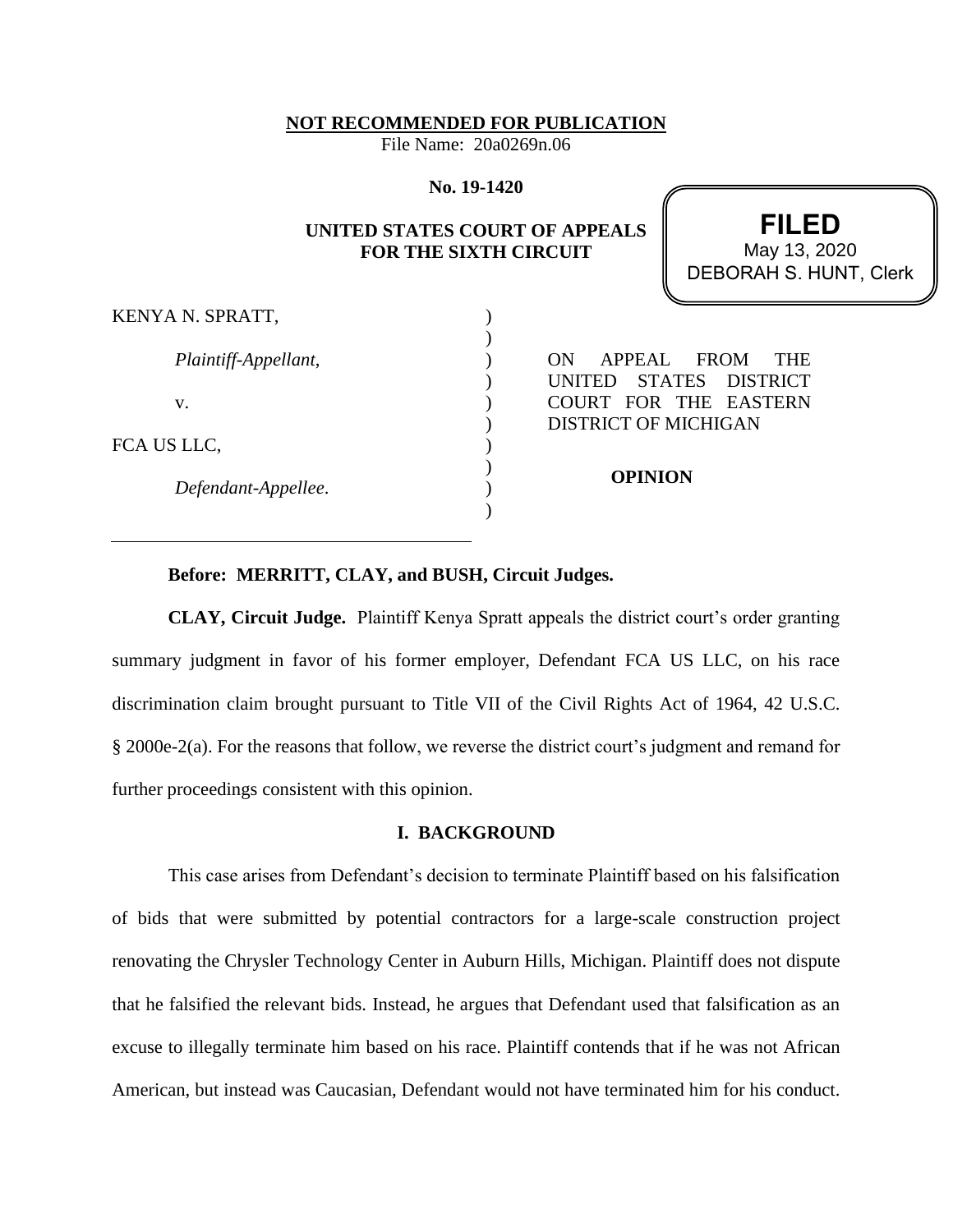As evidence of this, Plaintiff points to Defendant's past decision not to fire a similarly situated Caucasian employee who engaged in conduct comparable to Plaintiff's. Based on this differential treatment, Plaintiff argues that a reasonable jury could conclude that Defendant's decision to terminate him was motivated by racial discrimination. For the reasons that follow, we agree.

### **A. FCA's Sourcing Process**

Prior to his termination in April 2017, Plaintiff Kenya Spratt worked as a Senior Construction Buyer at FCA US. FCA US is a North American car manufacturer, and is a member of the Fiat Chrysler Automobiles family of companies. In his role as Senior Construction Buyer, Plaintiff was responsible for soliciting competitive bids for large-scale construction projects at FCA US and sourcing the projects based on the bids.

Although FCA US did not have written policies for how the sourcing process should be conducted, the standard practice that developed over the years was for the Senior Buyer and the internal client (i.e., the particular department overseeing the respective project) to identify three to four contractors and invite them to bid. Once the initial bids were received, the Senior Buyer would then prepare an initial bid comparison summary, which lists the bids from each contractor based on their respective unit prices (e.g., structural, electrical, plumbing) and item prices (e.g., steel, lighting, sinks). According to Plaintiff, the initial summary sheet "is an analysis tool used to identify variances in the cost of specific units . . . between contractors' bids to determine what clarifications of the job requirements are necessary" before asking the contractors to submit their final bids. (Appellant Br. at 5–6.) The initial summary sheet does not contain the names of the bidding contractors, and it is not used to determine who will be awarded the job.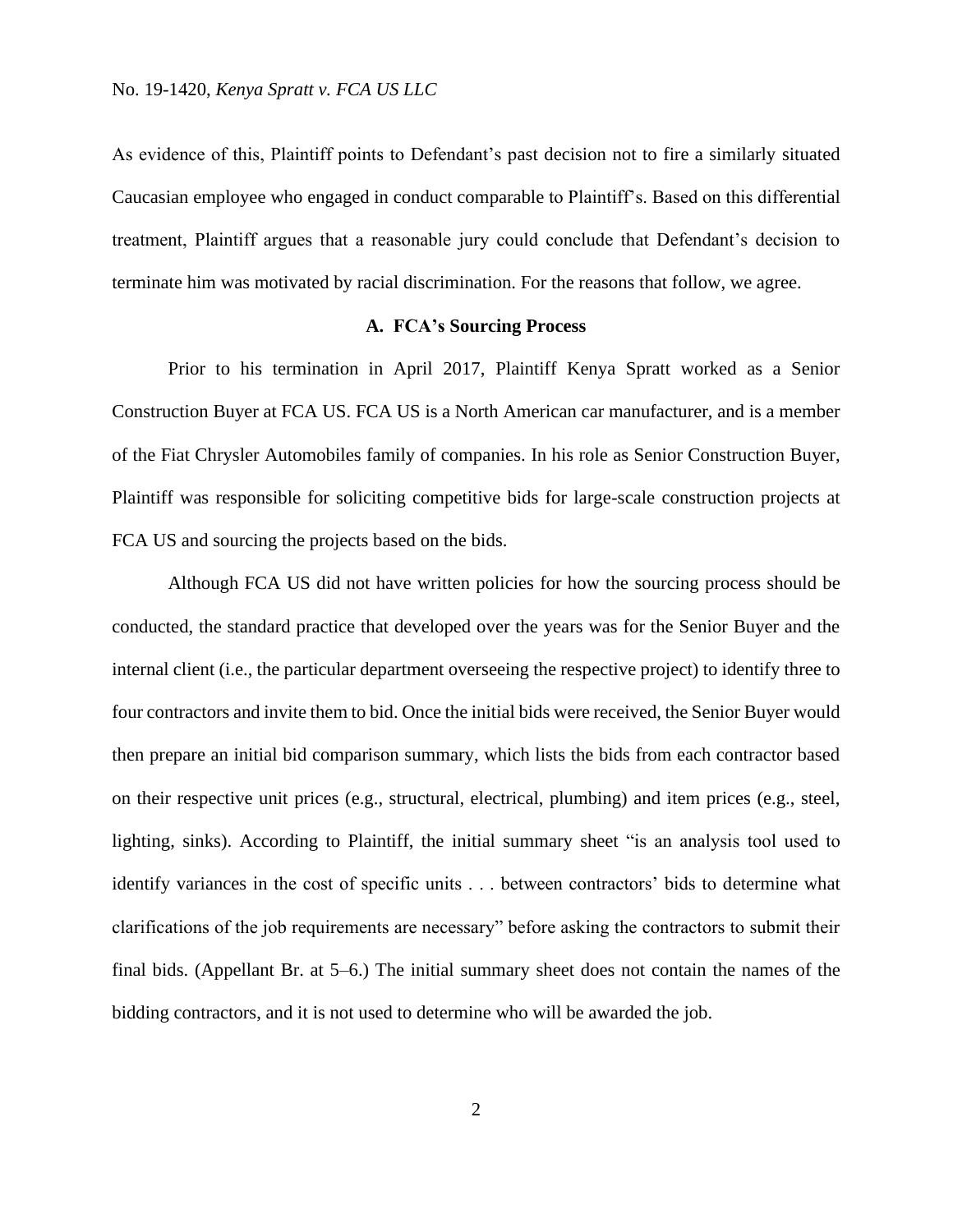After the Senior Buyer prepares the initial summary sheet, he shares it with the internal client, and the Senior Buyer and internal client then decide whether or not a clarification meeting is needed. The purpose of a clarification meeting is to review the scope of the project with the contractors in order to ensure that they understand what the project will entail. At this stage, the highest bidder may be eliminated from the competitive process.

Following the clarification meeting, the remaining contractors submit their final bids. The Senior Buyer then prepares a summary of the final bids, and sends that summary to the internal client. Unlike the initial summary sheet, the summary of the final bids includes the contractors' names and identifying information. The internal client and the Senior Buyer use the final summary sheet to determine which contractor will be awarded the job. Usually, the contractor with the lowest bid is successful.

#### **B. The Museum Project**

In late 2016, FCA US decided to renovate the Chrysler Technology Center in Auburn Hills, Michigan (the "Museum Project"). Plaintiff was the Senior Buyer overseeing the renovation. The internal client (the Facilities department) suggested three contractors to participate in the bidding process—Barton Mallow, Walbridge, and Aristeo. Plaintiff suggested a fourth contractor— Roncelli, which was the contractor who originally built the Chrysler Technology Center. All four contractors submitted initial bids.

Based on his experience with the Facilities group in a prior project, Plaintiff was concerned about the integrity of the bidding process for the Museum Project. According to Plaintiff, he had legitimate reasons to believe that someone in the Facilities group was sharing inside information about the bidding process with one of the competing contractors—Barton Mallow. Based on his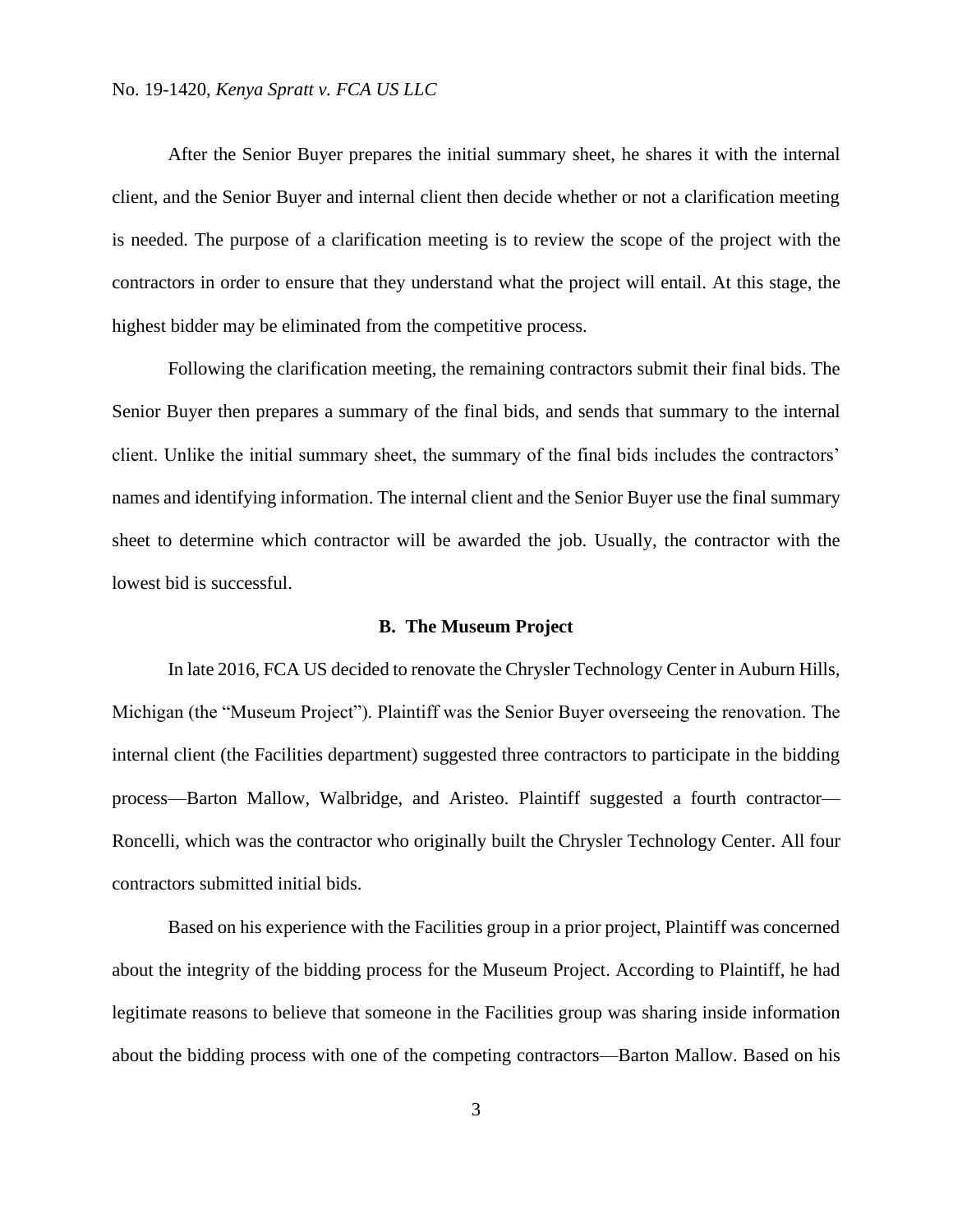suspicion of bias, Plaintiff decided to "massage" some of the numbers in the initial bid summary sheet. (R. 26-3, Pg. ID 222.) He increased some of the line item bids of Barton Mallow and Walbridge, but he did not alter the bids of Roncelli or Aristeo. As a result of his interference with the numbers, the initial bid summary wrongly indicated that the bidder in Column B (Roncelli) had the lowest overall bid. Prior to Plaintiff's adjustment of the numbers, Barton Mallow had the lowest overall bid.

Plaintiff submitted the falsified initial bid summary to Facilities. Based on the summary, Plaintiff and Facilities decided to eliminate Aristeo (the highest bidder both before and after Plaintiff's adjustment of the numbers) and to hold a clarification meeting with the three remaining bidders. At this time, Facilities still did not know which contractor was associated with which bid on the initial summary. (Recall that the initial bid summary does not include the contractors' identifying information in order to prevent bias.) However, around the time of the clarification meeting, the Facilities project manager for the Museum Project—Slavko Stajninger—discovered the actual bid numbers of Walbridge and Barton Mallow. Stajninger discovered Walbridge's bid number because Walbridge accidentally included its name on an e-mail that included its bid information. Stajninger discovered Barton Marlow's bid because Stajninger directly contacted a representative from Barton Marlow and asked him if his was the lowest bid on the initial summary sheet. Based on his answers, Stajninger discovered that some of the numbers on the initial summary sheet had been altered. This triggered an investigation into Plaintiff's conduct.

After the clarification meeting, the three competing contractors submitted their final bids for the Museum Project. Plaintiff compiled the bids into a final bid summary sheet, which was then used to select the contractor who would be awarded the job. Plaintiff did not alter any of the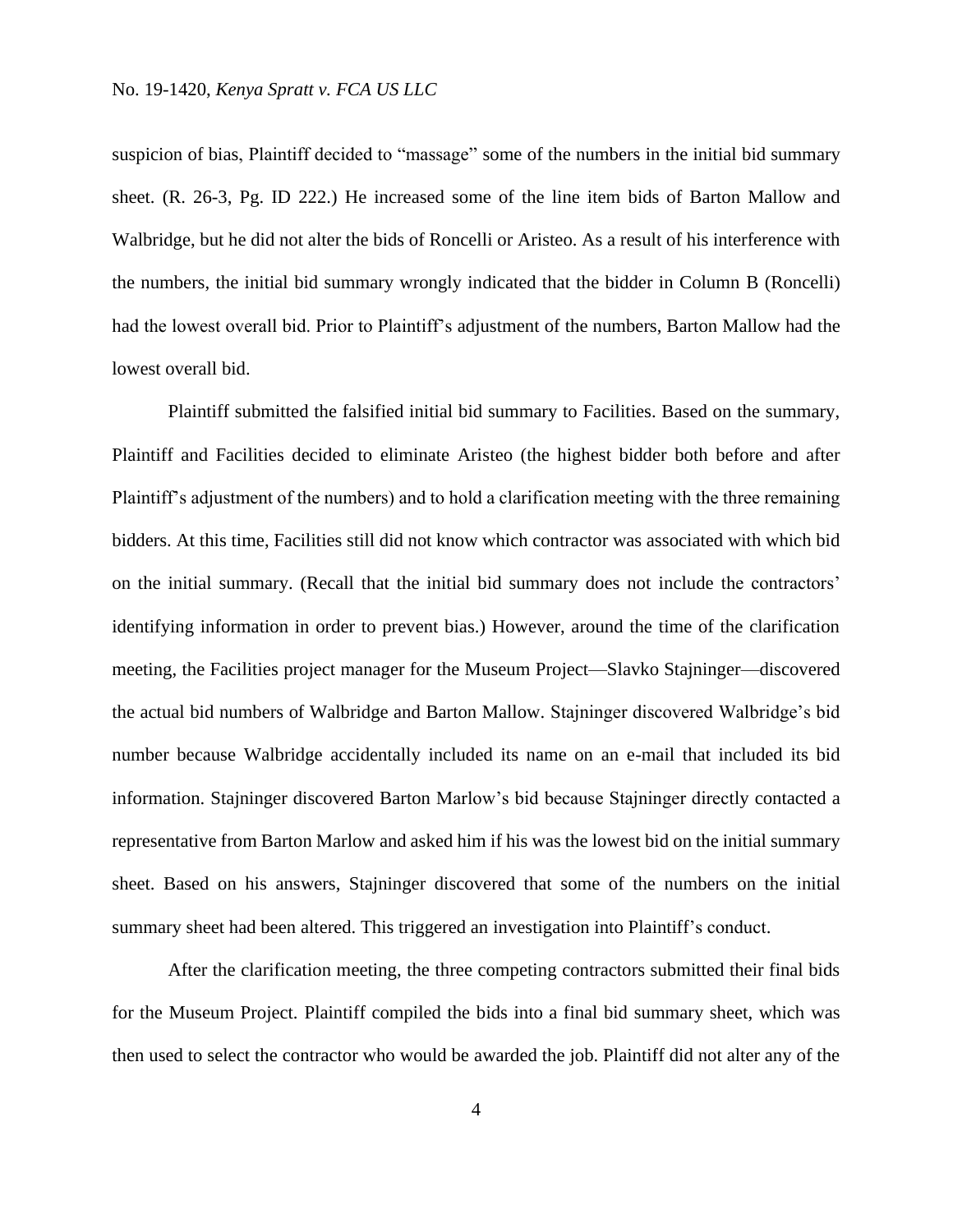numbers on the final bid summary sheet. Roncelli had the lowest bid; Barton Mallow was second lowest; and Walbridge submitted the highest bid. Accordingly, Plaintiff recommended that Roncelli be awarded the job. However, the members of the Facilities group decided that they did not want to award the contact to Roncelli, even though Roncelli had the lowest final bid, and instead wanted to award the contract to Barton Mallow. Usually when this occurs (i.e., when the internal client decides not to award the contract to the lowest bidder), FCA US would document that decision and explain its reasoning in its SAP contract system. However, the company did not document why it selected Barton Mallow over Roncelli for the Museum Project.

### **C. The Investigation of Plaintiff**

In February 2017, FCA US's Business Practices Office ("BPO") began an investigation into Plaintiff's activities related to the Museum Project. As Plaintiff admits, the investigation conclusively determined that Plaintiff falsified certain numbers in the initial bid summary for the Museum Project. The investigation also revealed that Plaintiff had a "personal relationship" with Roncelli's business development leader, Ehrlich Crain. (R. 26-3, Pg. ID 215.) Plaintiff and Crain live in the same neighborhood and both serve on its community housing board. Around the time of the Museum Project, Plaintiff was seeking a variance from the community housing board for an addition to his home. However, Plaintiff maintains that his and Crain's relationship was purely professional and that Plaintiff did not associate with Crain outside of work. The investigation also uncovered that Plaintiff has a personally owned small business that is focused on building residential homes. Plaintiff had attended a residential builders' training course in early 2017 and had wrongly expensed the cost of that course to FCA US.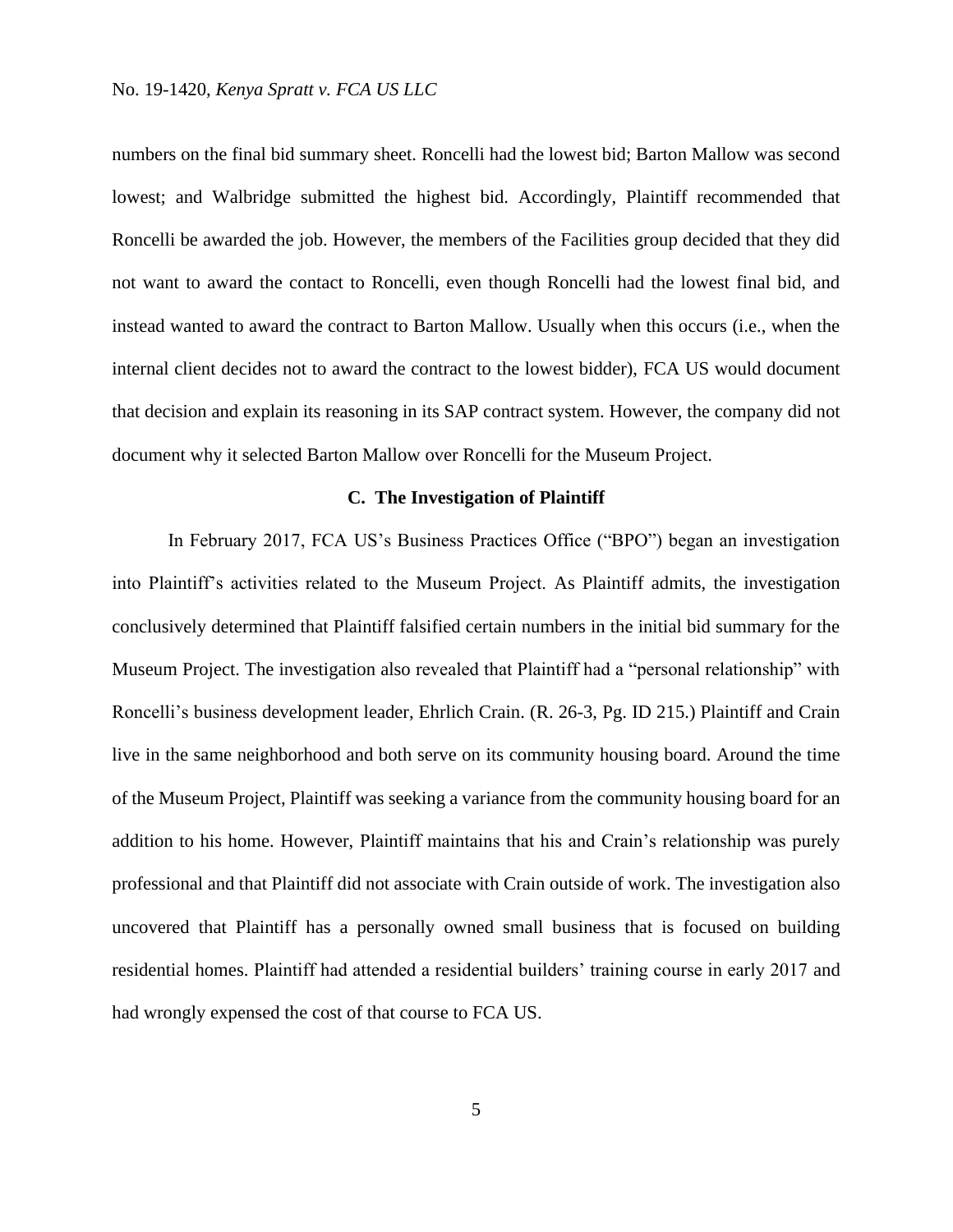Following the investigation, FCA US decided to terminate Plaintiff. That termination decision led to the present lawsuit. As noted above, Plaintiff does not deny that he altered some of the numbers on the initial summary sheet. But he maintains that he did so only for the purpose of safeguarding the integrity of the bidding process, given his suspicion that Facilities was biased in favor of Barton Mallow. Accordingly, he contends that his actions were insufficient to motivate his termination, and that the real reason for his termination was his African American race. As evidence of this, he points out that FCA US did not terminate his Caucasian predecessor in the Senior Buyer position—Patrick Bergin—who engaged in similar conduct, but instead of being terminated, Bergin was effectively promoted.

## **D. The Investigation of Patrick Bergin**

In 2014, FCA US investigated Plaintiff's predecessor, Patrick Bergin, for a number of policy violations: namely, (1) receiving kickbacks from a supplier; (2) forwarding sensitive information to his personal email address; (3) forwarding confidential information to suppliers; (4) selling his personally owned vehicles to suppliers at inflated prices to disguise kickbacks from suppliers; and (5) failing to comply with Defendant's established document management procedures. The essence of FCA US's concern was that Bergin had colluded with Comstock (a Chrysler supplier) to receive kickbacks in exchange for awarding Comstock certain contracts.

Bergin's scheme involved directing Comstock to engage the services of a consultant named Don Tocco and directing Comstock to pay 0.5% of their overall markup to Tocco. Tocco then allegedly paid a portion of the 0.5% back to Bergin in the form of a kickback. The investigation revealed that, during a taped conversation between Bergin and a confidential informant from Comstock, Bergin acknowledged the relationship between Comstock and Tocco, directed the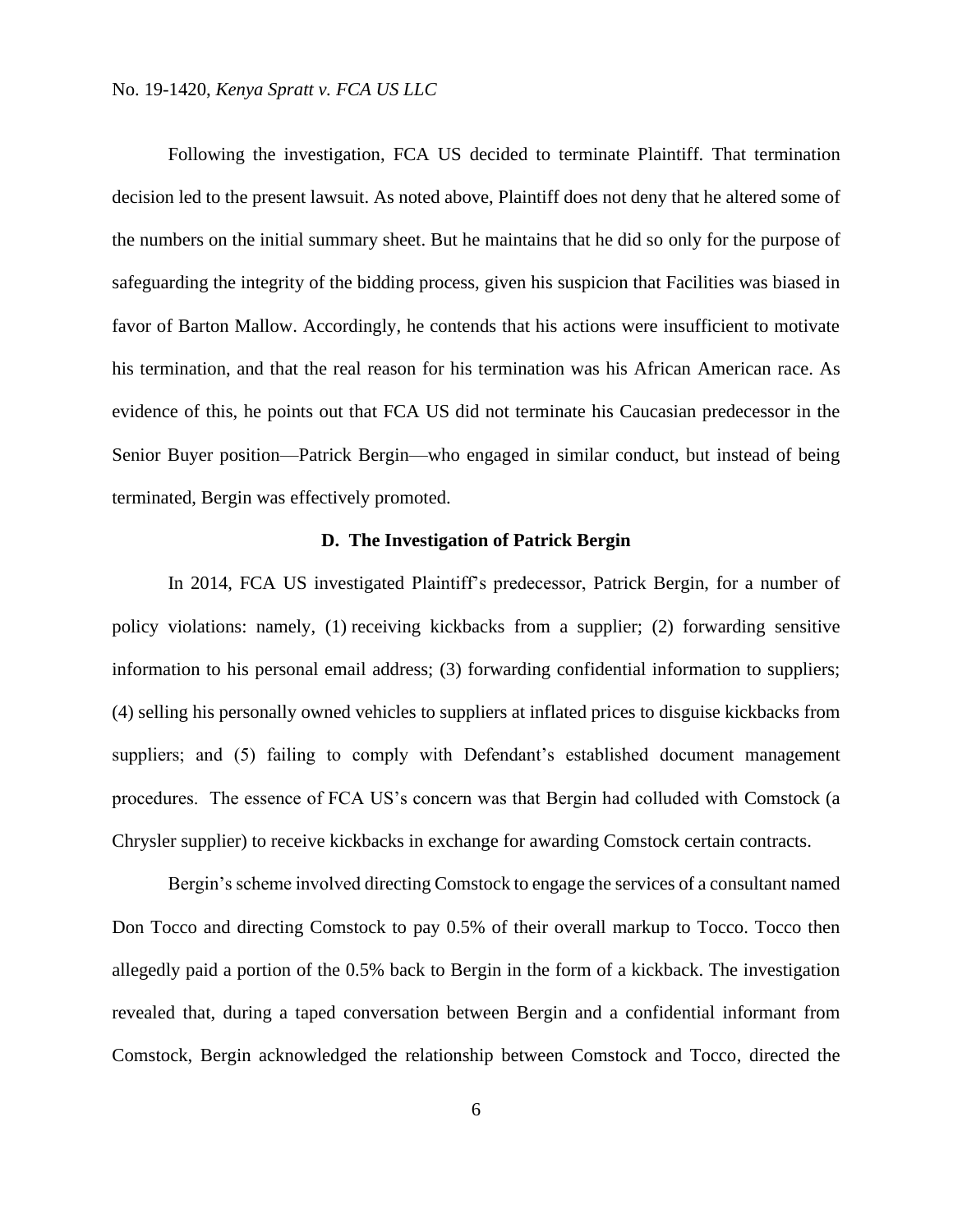confidential informant not to make any further payments to Tocco, and asked the confidential informant to delete evidence of Comstock's prior payments to Tocco. However, due to a lack of documentation and conflicting witness statements, the ultimate result of the investigation as to the kickback allegation was considered inconclusive.

The results of the investigation were conclusive as to other allegations against Bergin. First, the investigation concluded that Bergin forwarded a Comstock purchase order to Tocco, in violation of the company's confidentiality policies. The investigation next revealed that, over a five-year period, Bergin sold two personally owned vehicles to two FCA US suppliers, Barton Mallow and Conti, in violation of conflict-of-interest policies. And lastly, the investigation found that Bergin had failed to adhere to company document management procedures by forwarding over 130 business e-mails to his personal e-mail account, and failed to maintain required documentation of much of his work at FCA US, including the mark-up cost calculations relating to dealings with Comstock.

As a result of the investigation, FCA US did not terminate Bergin. Instead, he was involuntarily removed from the Senior Buyer position and transferred to an Engineering Supervisor position at another location. This was a higher paying position for Bergin.

### **E. Procedural History**

Plaintiff sued FCA US for unlawful employment discrimination in violation of Title VII, arguing that the company's explanation for terminating him due to the falsification of the initial bids was a pretext for race discrimination. 1 *See* 42 U.S.C. § 2000e-2(a). The district court granted

<sup>&</sup>lt;sup>1</sup> Plaintiff also brought other claims against FCA US, which the district court dismissed and which are not relevant to this appeal.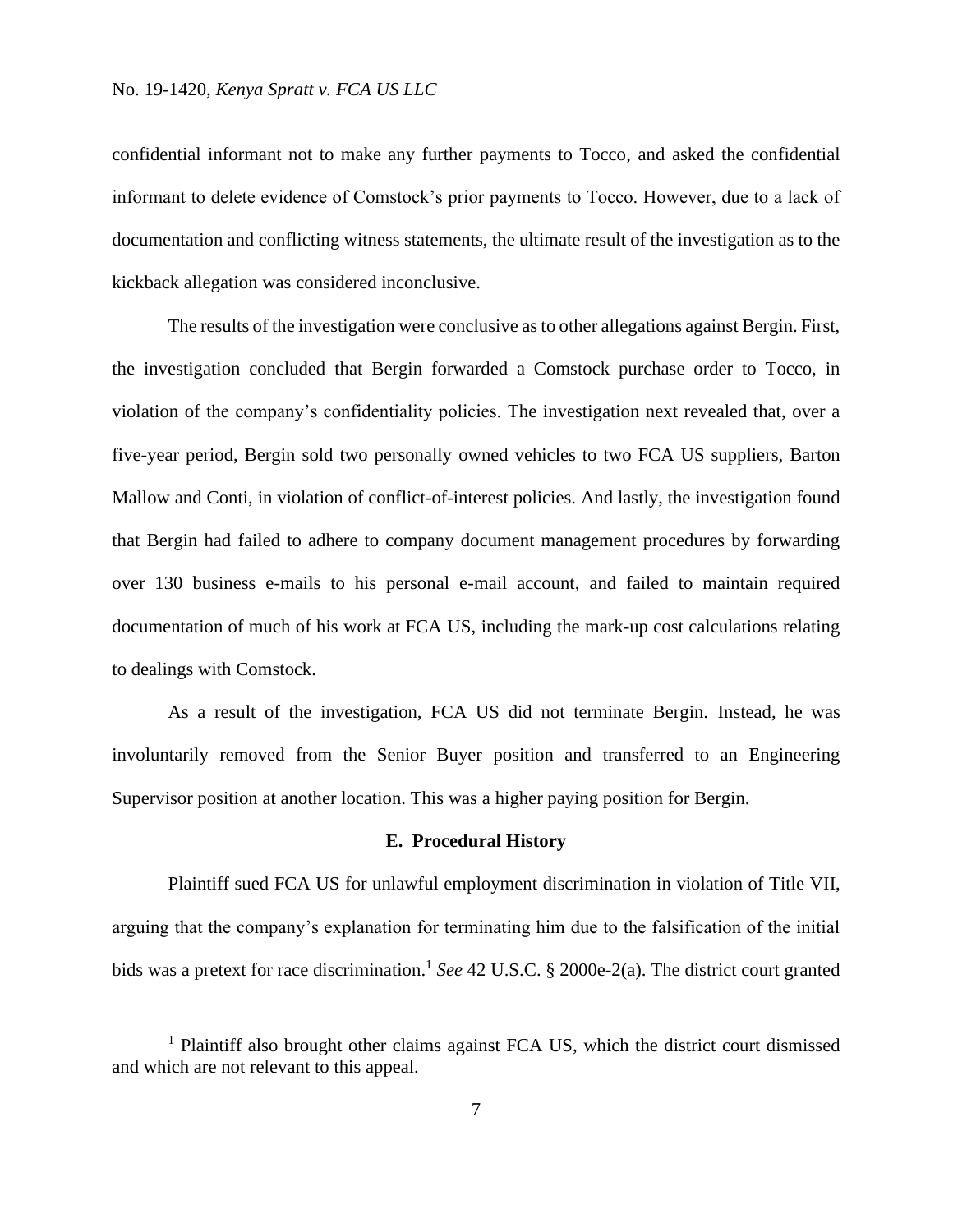summary judgment in favor of Defendant FCA US. The court found that Plaintiff's alleged comparator, Patrick Bergin, was not similarly situated enough to Plaintiff to allow Plaintiff's claim of employment discrimination based on differential treatment to go before a jury. Plaintiff now appeals the district court's order granting summary judgment in favor of FCA US.

### **II. DISCUSSION**

This Court reviews a district court's grant of summary judgment de novo. *Payne v. Novartis Pharm. Corp.*, 767 F.3d 526, 530 (6th Cir. 2014). Summary judgment is proper "if the movant shows that there is no genuine dispute as to any material fact and the movant is entitled to judgment as a matter of law." Fed. R. Civ. P. 56(a). Under Rule 56, the movant bears the initial burden of proving that there is no genuine dispute of material fact. *Celotex Corp. v. Catrett*, 477 U.S. 317, 323 (1986). A genuine dispute of material fact exists if "the evidence is such that a reasonable jury could return a verdict for the nonmoving party." *Anderson v. Liberty Lobby, Inc.*, 477 U.S. 242, 248 (1986). In the present case, Defendant FCA US is the moving party, so it bears the burden of demonstrating its entitlement to judgment as a matter of law.

The *McDonnell Douglas* burden-shifting framework applies to Title VII claims of discrimination that are based on indirect evidence. *Wheat v. Fifth Third Bank*, 785 F.3d 230, 237 (6th Cir. 2015) (citing *McDonnell Douglas Corp. v. Green*, 411 U.S. 792 (1973)). "Under that paradigm, a plaintiff first must establish a *prima facie* case of discrimination." *Id.* The burden then shifts to the employer to "articulate some legitimate, nondiscriminatory reason for the [adverse action.]" *Id.* (alteration in original) (quoting *Tex. Dep't of Cmty. Affairs v. Burdine*, 450 U.S. 248, 253 (1981)). "The plaintiff then is required to prove that the reasons proffered by the defendant were not its true reasons, but were mere pretexts for prohibited discrimination." *Id.*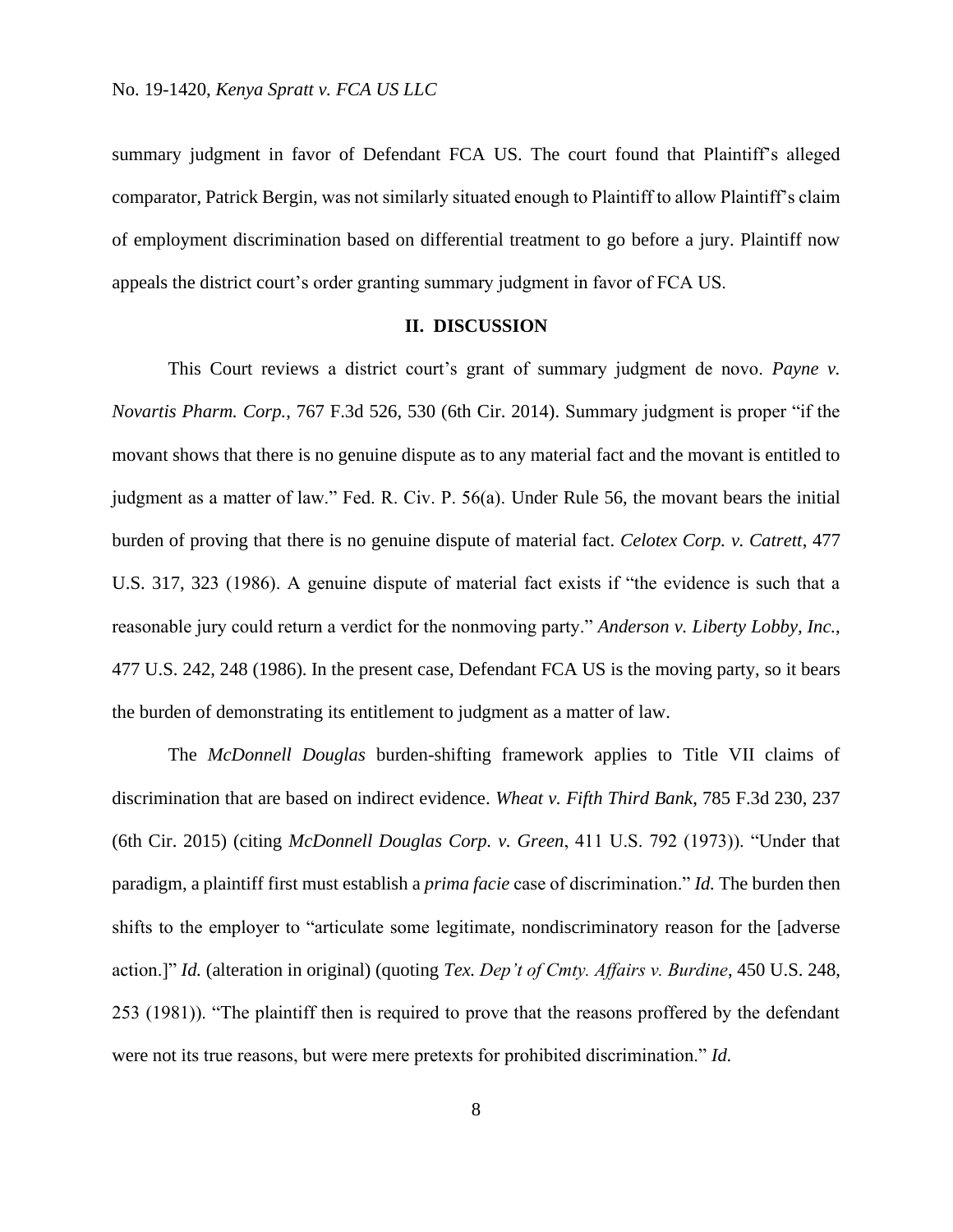In the present case, the district court correctly found that Plaintiff established a prima facie case of race discrimination because Plaintiff is a member of a protected class; he was qualified for the position of Senior Buyer; he suffered an adverse employment action when FCA US terminated him; and he was replaced by a Caucasian employee. *See Laster v. City of Kalamazoo*, 746 F.3d 714, 727 (6th Cir. 2014) (setting forth the elements of a prima facie case of discrimination under Title VII). And FCA US articulated a legitimate justification for terminating Plaintiff based on his falsification of the initial bids for the Museum Project. *See Adamov v. U.S. Bank Nat. Ass'n*, 726 F.3d 851, 854–55 (6th Cir. 2013) (holding that a violation of company policy can be a legitimate reason for terminating an employee). Thus, the only issue on appeal is whether Plaintiff has demonstrated a triable issue as to pretext based on differential treatment between himself and his alleged comparator, Patrick Bergin.

In order to demonstrate a genuine dispute as to pretext based on differential treatment, Plaintiff must set forth some evidence that he was similarly situated "in all of the relevant aspects" to an employee who lacked his protected characteristic and received preferential treatment. *Redlin v. Grosse Pointe Pub. Sch. Sys.*, 921 F.3d 599, 610 (6th Cir. 2019) (quoting *Ercegovich v. Goodyear Tire & Rubber Co.*, 154 F.3d 344, 352 (6th Cir. 1998)); *accord, e.g.*, *Johnson v. Ohio Dep't of Pub. Safety*, 942 F.3d 329, 331 (6th Cir. 2019). Generally when determining whether two employees are similarly situated, this Court looks to whether the plaintiff and the alleged comparator (1) dealt with the same supervisor, (2) were subject to the same standards, and (3) engaged in substantially identical conduct without differentiating or mitigating circumstances that would distinguish their employer's differential treatment of them. *Redlin*, 921 F.3d at 610 (citing *Mitchell v. Toledo Hosp.*, 964 F.2d 577, 583 (6th Cir. 1992)). However, we have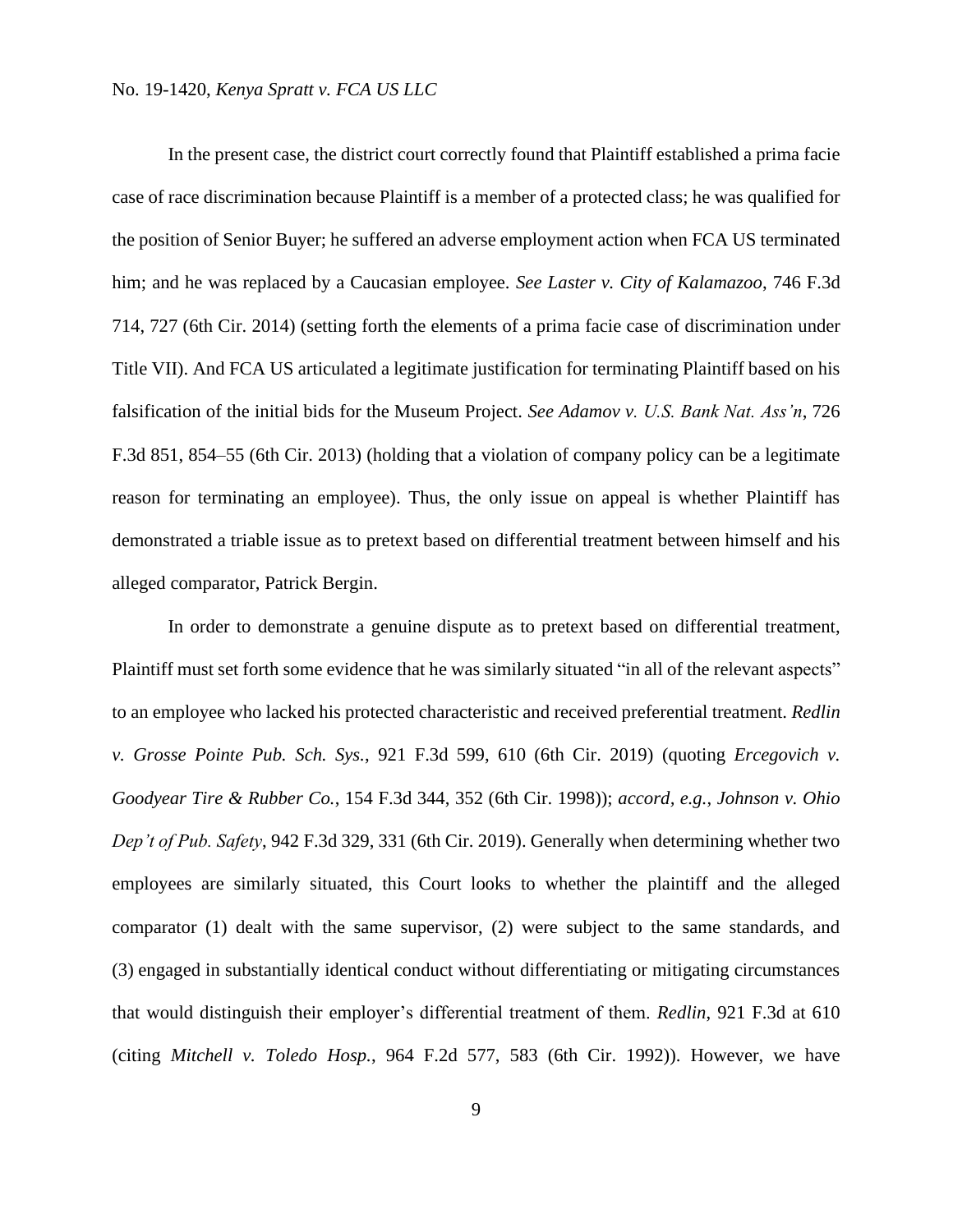consistently said that the *Mitchell* factors are not inflexible requirements, and instead should be considered and applied on a case-by-case basis. *See, e.g.*, *Redlin*, 921 F.3d at 610; *Tennial v. United Parcel Serv., Inc.*, 840 F.3d 292, 304 (6th Cir. 2016).

There is no dispute in this case as to the first and second *Mitchell* factors. Plaintiff has put on evidence that the same person, Jay Wilton, supervised both Plaintiff and Bergin, and had an active role in the decision to terminate Plaintiff and to retain Bergin. Plaintiff and Bergin also held the same position at different times—Senior Construction Buyer in FCA US's Purchasing Department—and were subject to the same standards. Thus, we only need to decide whether Plaintiff has demonstrated a triable issue of fact as to the third *Mitchell* factor: whether Plaintiff and Bergin engaged in substantially identical conduct without differentiating or mitigating circumstances that would sufficiently explain FCA US's differential treatment of them.

FCA US admits that Plaintiff and Bergin were subject to differential treatment for their misconduct, but argues that the differential treatment was justified because each employee's conduct was materially distinct. FCA US points to two distinctions: first, it argues that Plaintiff's misconduct was more serious and his violations of the company's policies more numerous than Bergin's; and second, the results of Plaintiff's investigation were conclusive, while the results of Bergin's investigation were inconclusive. While these arguments may ultimately succeed in persuading a jury that race discrimination did not motivate FCA US's decision to terminate Plaintiff, they do not entitle Defendant to judgment as a matter of law.

We turn first to FCA US's argument regarding the nature of Plaintiff's and Bergin's misconduct. As we have acknowledged before, this Court has never held that a plaintiff and his comparator "must commit exactly the same mistake in order to permit a reasonable inference of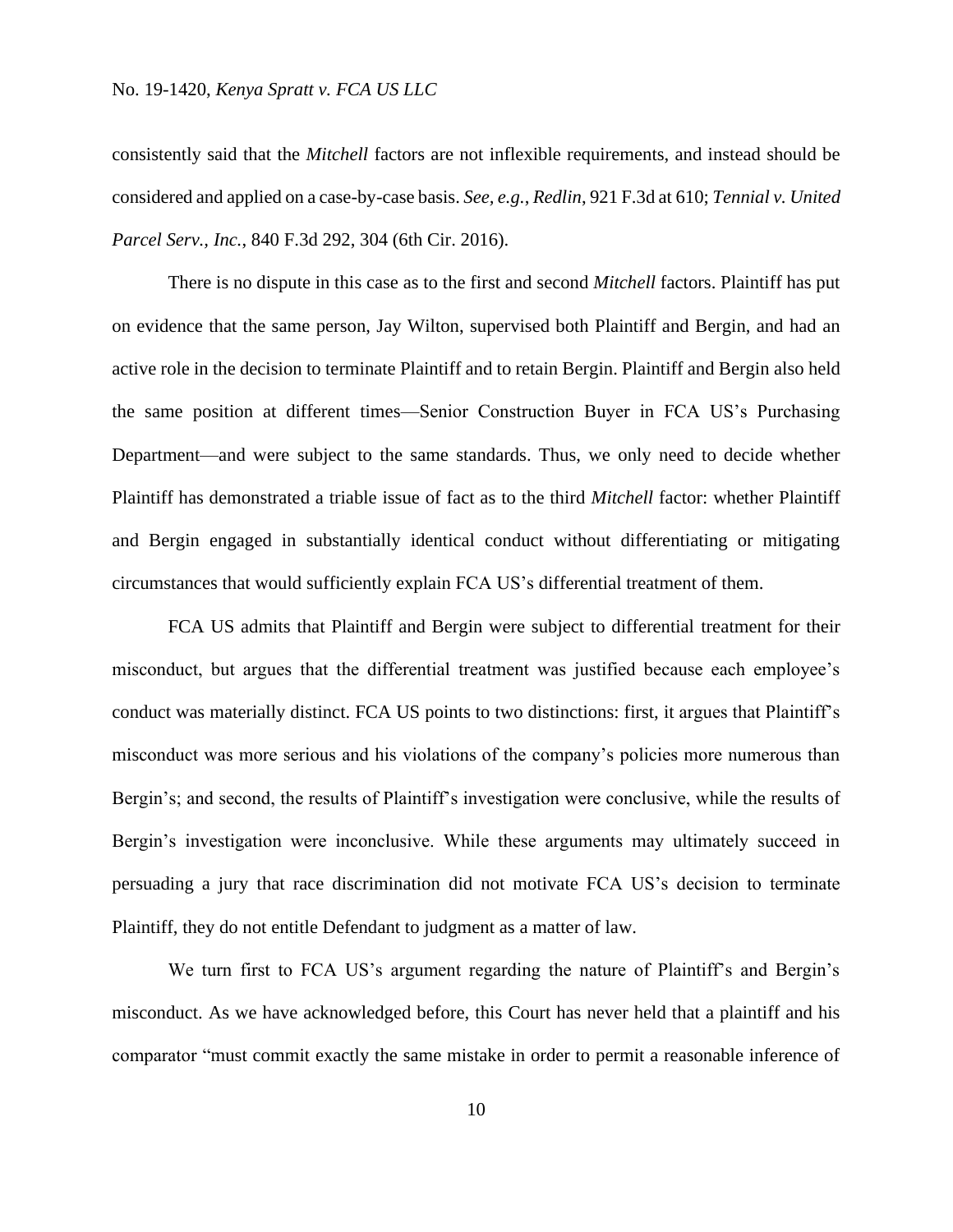intentional discrimination from their differential discipline." *Jackson v. VHS Detroit Receiving Hosp., Inc.*, 814 F.3d 769, 782 (6th Cir. 2016); *see also id.* at 780 (admonishing that the "substantially identical" language of the third *Mitchell* factor "should not be read to increase the weight of [a plaintiff's] burden of proof at the pretext stage"). Instead, "our cases make clear that the relevant inquiry is whether the comparator's conduct was substantially identical 'in all of the *relevant* aspects.'" *Id.* at 782 (emphasis in original) (quoting *Ercegovich*, 154 F.3d at 352). The relevant aspects in this context include the type of misconduct alleged and its relative severity. *See id.* at 780, 783. We gauge the relative severity of the plaintiff's and comparator's misconduct, in part, by looking to its actual and potential consequences. *Id.* at 780.

Plaintiff's and Bergin's alleged misconduct was of the same type. Both of them engaged in wrongdoing that implicated serious concerns "of ethics and trust." (Appellee Br. at 33.) Plaintiff falsified some of the numbers on the initial bid summary, whereas Bergin allegedly colluded with a supplier in order to receive kickbacks in exchange for awarding that supplier certain contracts. In addition, "the circumstances of the mistakes themselves" appear substantially identical: as alleged, both Plaintiff and Bergin intentionally violated well-known company policies. *Jackson*, 814 F.3d at 783. Plaintiff knowingly altered some of the numbers on the initial bid summary, and Bergin knowingly conspired with a supplier to receive kickbacks. If anything, Plaintiff argues that he believed his conduct was in the company's interest, given his claim that he only changed the numbers in order to safeguard the bidding process, whereas Bergin's actions were purely selfinterested.

A reasonable juror could also find that Plaintiff's and Bergin's respective wrongdoings were comparably serious based on the actual and potential harm to the company. This is because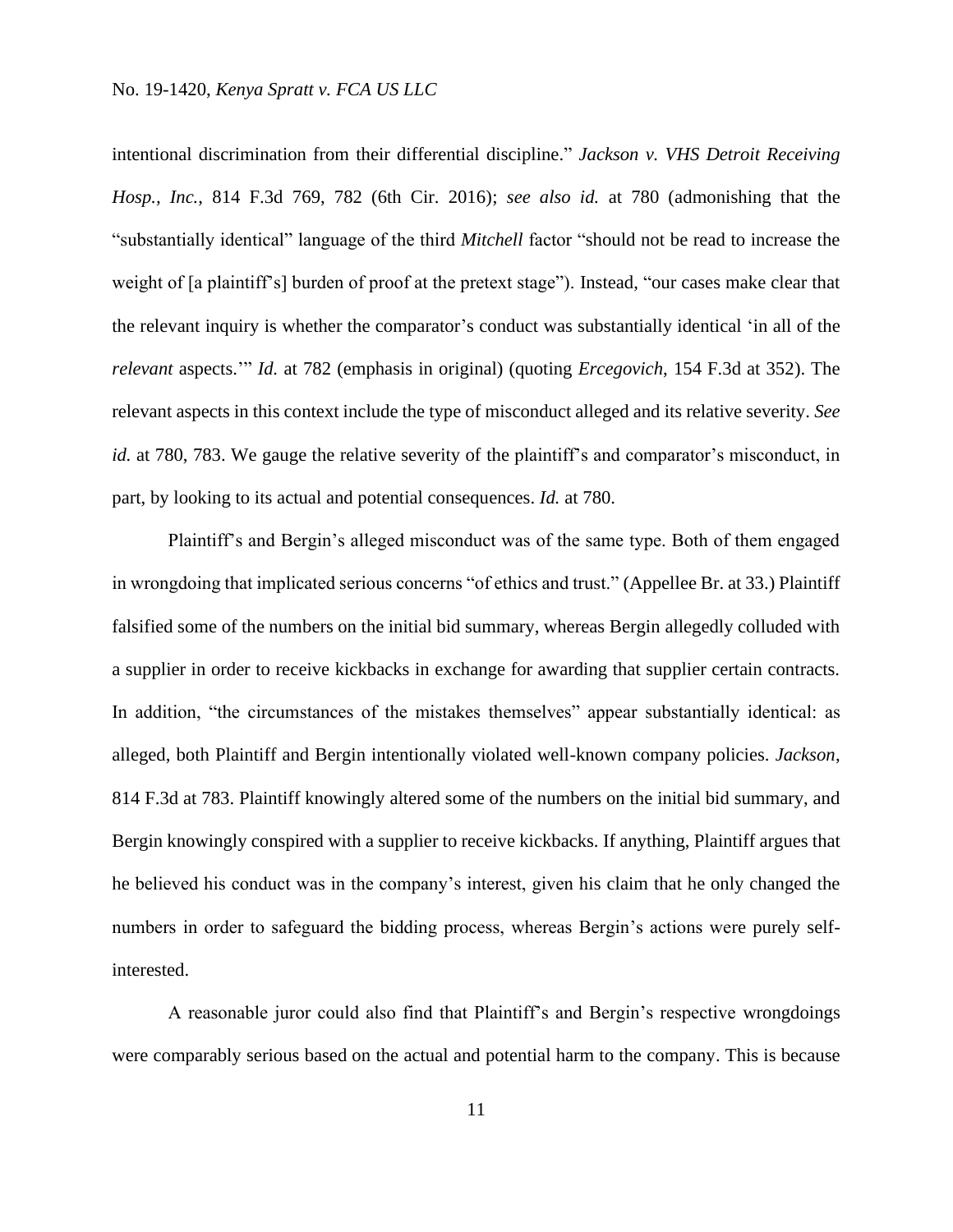Bergin's scheme, if actualized, would have the intended effect of awarding certain contracts to a supplier that otherwise might not have received those contracts. In contrast, construing the facts in Plaintiff's favor, his alteration of the bids had *no* adverse effect on the company because the initial bid summary sheet is never used to determine which contractor will be awarded the project. Instead, Plaintiff changed the numbers only to safeguard the integrity of the bidding process because he suspected that someone from Facilities was sharing information with Barton Mallow (which appears to have been true). Plaintiff did not alter any of the numbers on the final summary sheet, and that is the document that was used to determine who would actually be awarded the contract. Thus, a reasonable juror could find that the actual and potential harm to FCA US from Plaintiff's actions was less severe than the harm caused by Bergin's misconduct.

FCA US responds that Plaintiff was found to have violated more company policies than Bergin, and therefore, FCA US must have considered Plaintiff's misconduct to be more severe. But this Court rejected that exact argument last year in *Redlin v. Grosse Pointe Public School System*. In *Redlin*, the defendant-employer argued that the plaintiff's conduct was less serious than her comparator's because the plaintiff "behaved unethically at least three different times, whereas [her comparator] did so only once." 921 F.3d at 611 (internal quotation marks and record citations omitted). In rejecting that argument as a reason for granting judgment as a matter of law, we found the fact that the plaintiff's same underlying misconduct was "inexplicabl[y]" divided into multiple violations instead of one could itself be evidence of pretext. *Id.* at 612–13. Similarly, we have recognized that "[t]he relative severity of two actions is not determined solely by whether those actions violated the same company rule or policy." *Jackson*, 814 F.3d at 780. Instead, the main considerations that we take into account when considering whether two employees engaged in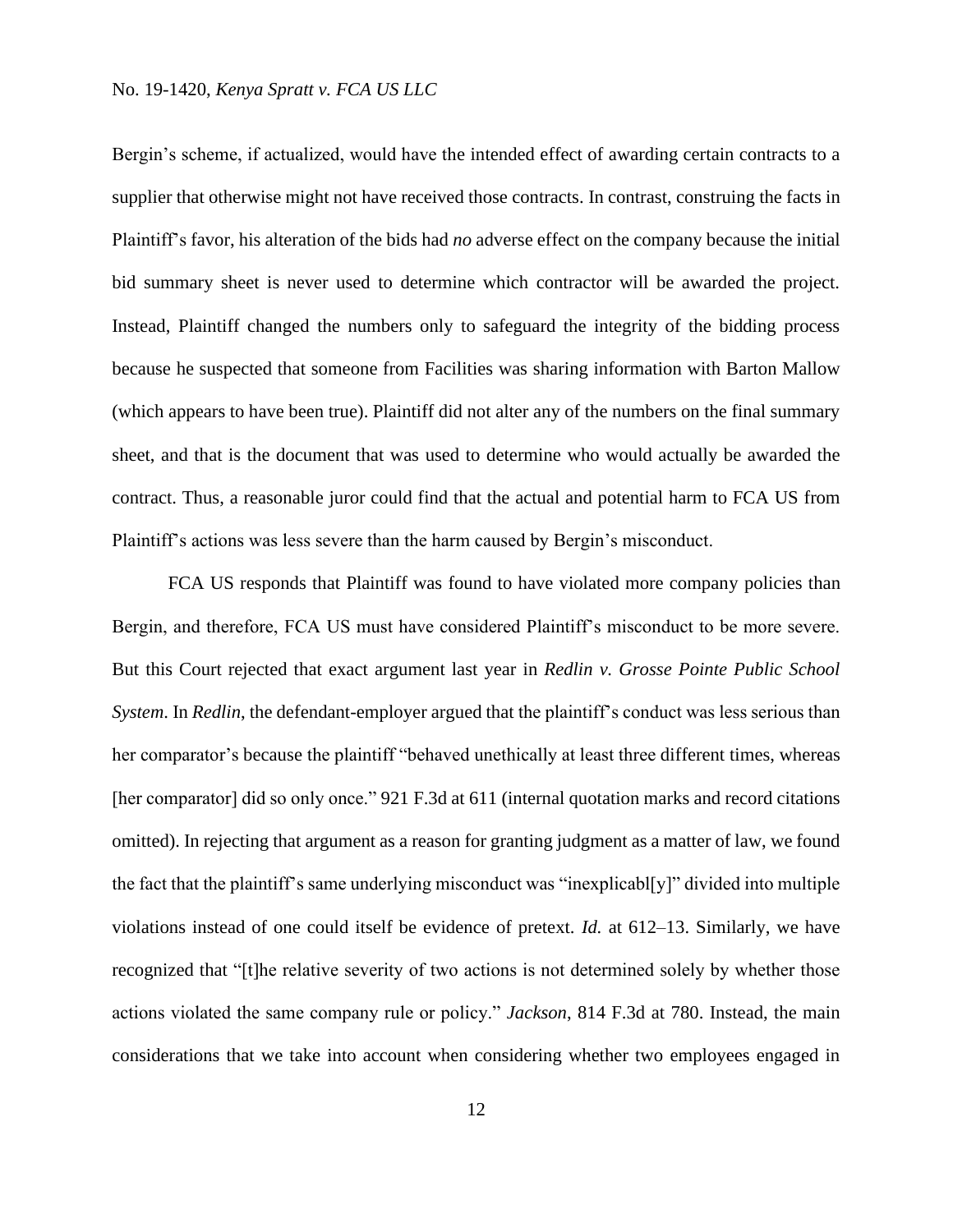"substantially identical" misconduct for purposes of a differential treatment claim are the type, circumstances, and respective severity of the misconduct alleged. *See, e.g.*, *id.* at 780–83; *Johnson*, 942 F.3d at 331–32. While FCA US may ultimately be able to persuade a jury that it considers Plaintiff's misconduct to be more serious than Bergin's, this Court does not weigh the evidence or make credibility judgments when reviewing a summary judgment motion. *E.g.*, *Alspaugh v. McConnell*, 643 F.3d 162, 168 (6th Cir. 2011).

We next turn to FCA US's argument that it treated Bergin more favorably because the results of Bergin's investigation were inconclusive, whereas Plaintiff's investigation was conclusive. While this may be a reason that the jury ultimately rejects Plaintiff's claim of unlawful discrimination, it is not determinative of Defendant's motion for summary judgment. This is especially true under the facts of this case, where there is a genuine question as to whether Bergin's results were inconclusive precisely because of Bergin's misconduct. Based on the investigative report, a reasonable juror could conclude that Bergin purposefully failed to document his transactions and that he asked the supplier to delete evidence of its payments to Tocco.

Our decision is further bolstered by the extent of the dissimilarity in the treatment that Plaintiff and Bergin received. This is not a case like others we have seen where the plaintiff was subjected to termination while the comparator was merely suspended, *see Snyder v. Ohio Dep't of Rehab. & Corr.*, 702 F. App'x 341, 344 (6th Cir. 2017), or where the plaintiff was terminated but the comparator was at least subjected to performance counseling or some other disciplinary action, *see McLaughlin v. Fifth Third Bank, Inc.*, 772 F. App'x 300, 301 (6th Cir. 2019). Instead, Plaintiff alleges that Bergin effectively received a promotion after the investigation into the kickbacks issue because he was placed into a higher paying position. FCA US has not put on any evidence to